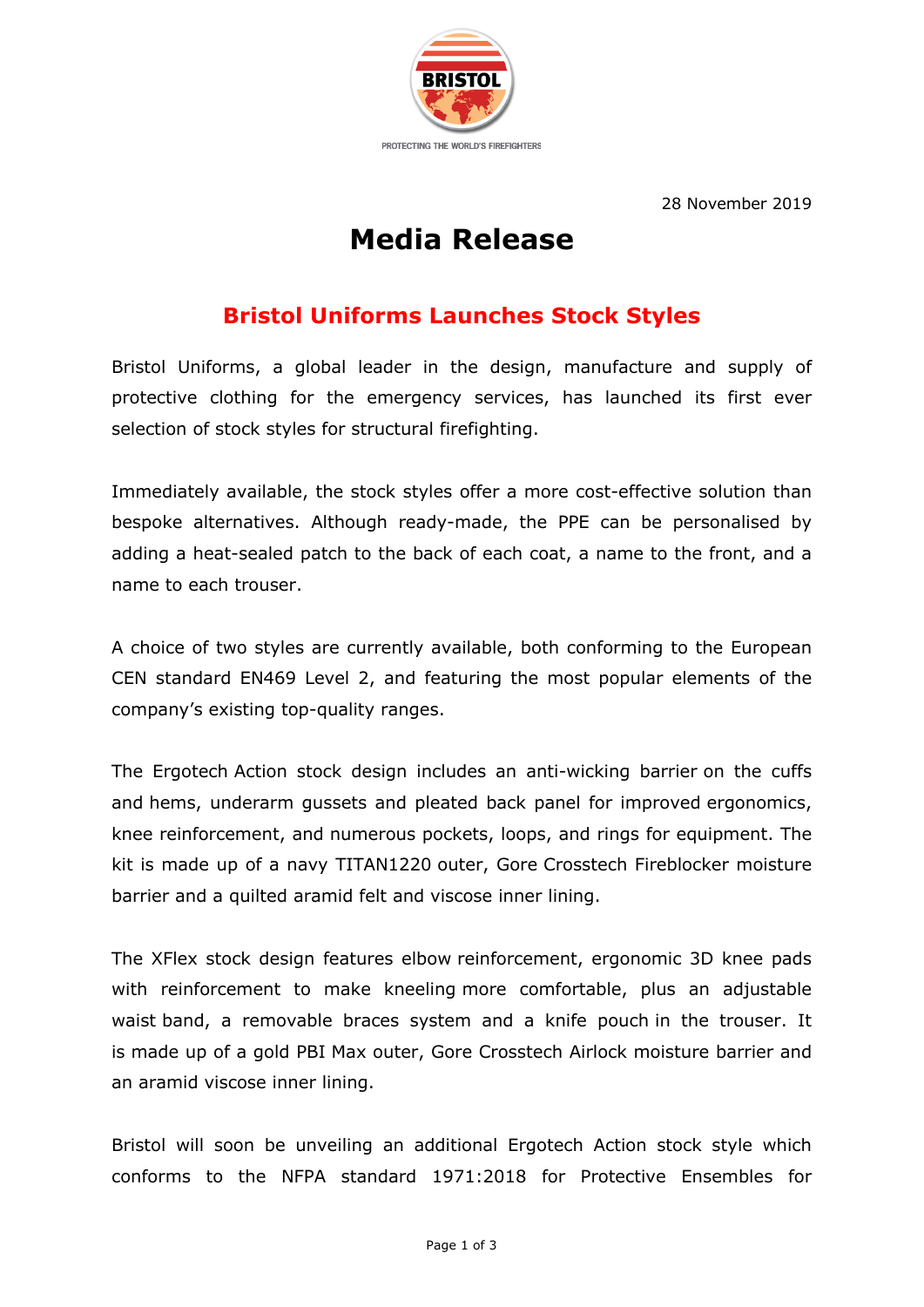

PROTECTING THE WORLD'S FIREFIGHTERS

Structural Fire Fighting and Proximity Fire Fighting. The new style will be on display for the first time at the Intersec trade exhibition in Dubai in January. Similar to the CEN certified version, it features a Gore Crosstech moisture barrier and Hainsworth TITAN outer layer, but this time in Desert Tan. There are also distinguishable lined box bellow pockets on both the coat and trouser, and thumb holes on the cuff to prevent exposure around the wrists.

Bristol Uniforms' Joint Managing Director, Roger Startin comments:

"We always listen to feedback from our customers, and although many have specific requirements and value our bespoke manufacturing service, there are others, particularly those with smaller crews, that would prefer to be able to buy top quality styles off-the-peg.

"These new styles provide our customers with the option to purchase kit that is cost-effective and immediately available without compromising on quality."

For further information please visit www.bristoluniforms.com

**ENDS** 



Bristol's Stock Styles, (l-r) XFlex, Ergotech Action CEN, Ergotech Action NFPA